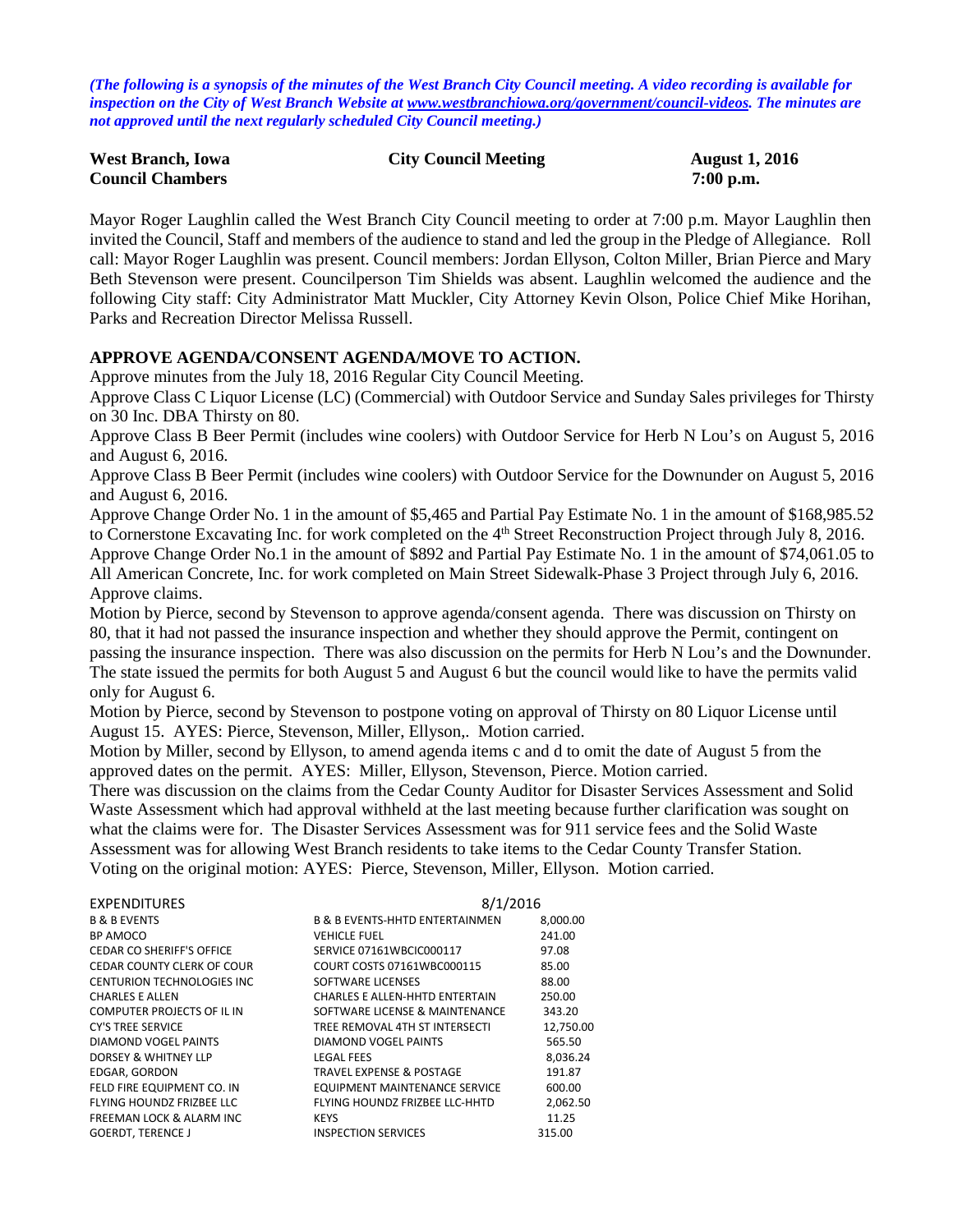| <b>HAWKINS INC</b>                                     | GRIMM, DAVID E-HHTD PONY RIDES                         | 1,200.00               |
|--------------------------------------------------------|--------------------------------------------------------|------------------------|
|                                                        | <b>CHEMICALS</b>                                       | 1,156.32               |
| HBK ENGINEERING LLC                                    | 309 PH I PARK IMPROVEMENTS                             | 7,482.20               |
| HY-VEE ACCOUNTS RECEIVABLE                             | PROGRAM SUPPLIES                                       | 47.34                  |
| <b>IMWCA</b>                                           | <b>WORKMEN'S COMPENSATION INSURAN</b>                  | 5,140.00               |
| INTERNATIONAL INST OF MUNI                             | <b>MEMBERSHIP FEE</b>                                  | 180.00                 |
| <b>IOWA DEPARTMENT OF PUBLIC</b>                       | ON-LINE WARRANTS SYSTEM                                | 1,200.00               |
| <b>ISWEP</b>                                           | MEMBERSHIP DUES                                        | 530.60                 |
| JOEY DEAN WENNDT                                       | <b>FIRE TRAINING</b>                                   | 150.00                 |
| JOHN DEERE FINANCIAL                                   | <b>SUPPLIES &amp; EQUIPMENT</b>                        | 625.78                 |
| <b>KEVIN R. BURT</b>                                   | KEVIN R. BURT-HHTD ENTERTAINMENT                       | 1,200.00               |
| KOCH BROTHERS INC                                      | <b>OFFICE SUPPLIES</b><br><b>STREET REPAIRS</b>        | 312.77                 |
| L. L. PELLING CO. INC<br><b>LIBERTY COMMUNICATIONS</b> | <b>TELEPHONE SERVICE</b>                               | 54,025.05<br>1,206.88  |
| LYNCH'S PLUMBING INC                                   | <b>4TH ST IMPROVEMENTS</b>                             | 615.00                 |
| MEDIACOM                                               | <b>CABLE SERVICE</b>                                   | 40.90                  |
| MESSENGER, BRETT                                       | MESSENGER, BRETT-HHTD ENTERTAI                         | 850.00                 |
| MIDWEST INFLATABLES                                    | MIDWEST INFLATABLES-HHTD ENTER                         | 9,000.00               |
| MIDWEST JANITORIAL SERVICE                             | JANITORIAL SERVICE                                     | 656.26                 |
| MUNICIPAL SUPPLY INC.                                  | <b>MAINTENANCE SUPPLIES</b>                            | 21,599.70              |
| QC ANALYTICAL SERVICES LLC                             | LAB ANALYSIS                                           | 730.00                 |
| QUILL CORP                                             | <b>OFFICE SUPPLIES</b>                                 | 133.75                 |
| <b>RICK EUGENE</b>                                     | RICK EUGENE-HHTD ENTERTAINMENT                         | 150.00                 |
| <b>ROBERT HUNT</b>                                     | ROBERT HUNT-HHTD ENTERTAINMENT                         | 500.00                 |
| RUSSELL, MELISSA                                       | PROGRAM SUPPLIES                                       | 127.27                 |
| S & S FLATWORK LLC                                     | SIDEWALK REPLACEMENT                                   | 9,135.00               |
| SID V & THE HUMAN RESOURCE                             | SID V & THE HUMAN RESOURCES-HH                         | 50.00                  |
| STAGG, PAUL                                            | PHONE CHARGER                                          | 19.25                  |
| STATE HYGIENIC LAB                                     | LAB ANALYSIS                                           | 25.00                  |
| <b>SUPPLYWORKS</b>                                     | <b>MAINTENANCE SUPPLIES</b>                            | 33.38                  |
| THE IOWA CHILDREN'S MUSEUM                             | RECREATION ACTIVITIES                                  | 297.50                 |
| <b>TIPTON ELECTRIC MOTORS</b>                          | <b>EQUIPMENT REPAIR</b>                                | 142.48                 |
| <b>TYLER TECHNOLOGIES</b>                              | <b>TRAINING</b>                                        | 9,128.00               |
| VEENSTRA & KIMM INC.                                   | CASEY'S TURN LANE CONSULTATION                         | 36,823.31              |
| <b>VERIZON WIRELESS</b>                                | <b>TELEPHONE SERVICE</b>                               | 822.08                 |
| <b>WEST BRANCH FORD</b>                                | <b>VEHICLE REPAIRS</b>                                 | 152.57                 |
| <b>WEST BRANCH TIMES</b><br>WOOD PRODUCTS OF IOWA L.L. | LEGAL NOTICES & ADVERTISING<br><b>GRIND TREE WASTE</b> | 3,361.12               |
| <b>TOTAL</b>                                           |                                                        | 8,215.00<br>211,101.15 |
|                                                        |                                                        |                        |
|                                                        |                                                        |                        |
| <b>EXPENDITURES</b>                                    |                                                        |                        |
| <b>CEDAR COUNTY AUDITOR</b>                            | DISASTER SERVICES & SOLID WASTE ASSESS                 | 7/18/2016<br>22,126.28 |
|                                                        |                                                        |                        |
| PAID BETWEEN MEETINGS                                  |                                                        |                        |
| ALL AMERICAN CONCRETE INC                              | MAIN ST SIDEWALK IMPROVEMENTS PH 3                     | 74,061.05              |
| <b>BROWN'S WEST BRANCH</b>                             | <b>VEHICLE MAINTENANCE</b>                             | 20.65                  |
| CORNERSTONE EXCAVATING INC                             | 4TH ST IMPROVEMENTS PROJ                               | 168,985.52             |
| <b>PITNEY BOWES</b>                                    | <b>POSTAGE</b>                                         | 500.00                 |
| <b>UPS</b>                                             | <b>SHIPPING</b>                                        | 8.19                   |
|                                                        |                                                        |                        |
| TOTAL                                                  |                                                        | 243,615.41             |
|                                                        |                                                        |                        |
| <b>PAYROLL 7-29-16</b>                                 |                                                        | 40,836.68              |
|                                                        |                                                        |                        |
| <b>GRAND TOTAL EXPENDITURES</b>                        |                                                        | 495,553.24             |
| <b>FUND TOTALS</b>                                     |                                                        |                        |
| 001 GENERAL FUND                                       |                                                        |                        |
| 022 CIVIC CENTER                                       |                                                        | 73,302.38<br>270.86    |
| 031 LIBRARY                                            |                                                        | 5,405.50               |
| 036 TORT LIABILITY                                     |                                                        | 4,325.60               |
| 110 ROAD USE TAX                                       |                                                        | 65,930.42              |
| 112 TRUST AND AGENCY                                   |                                                        | 4,421.96               |
| 160 REVOLVING LOAN FUND                                |                                                        | 86,028.14              |
| 306 4TH ST IMPROVEMENTS PROJ                           |                                                        | 180,303.20             |
| 307 MAIN ST INTERSECTION IMP                           |                                                        | 14,082.00              |
| 309 PHASE I PARK IMPROVEMENTS                          |                                                        | 1,240.00               |
| 310 COLLEGE STREET BRIDGE                              |                                                        | 6,635.10               |
| 600 WATER FUND                                         |                                                        | 34,524.40              |
| 610 SEWER FUND                                         |                                                        | 11,325.68              |
| 740 STORM WATER UTILITY<br><b>GRAND TOTAL</b>          |                                                        | 7,758.00<br>495,553.24 |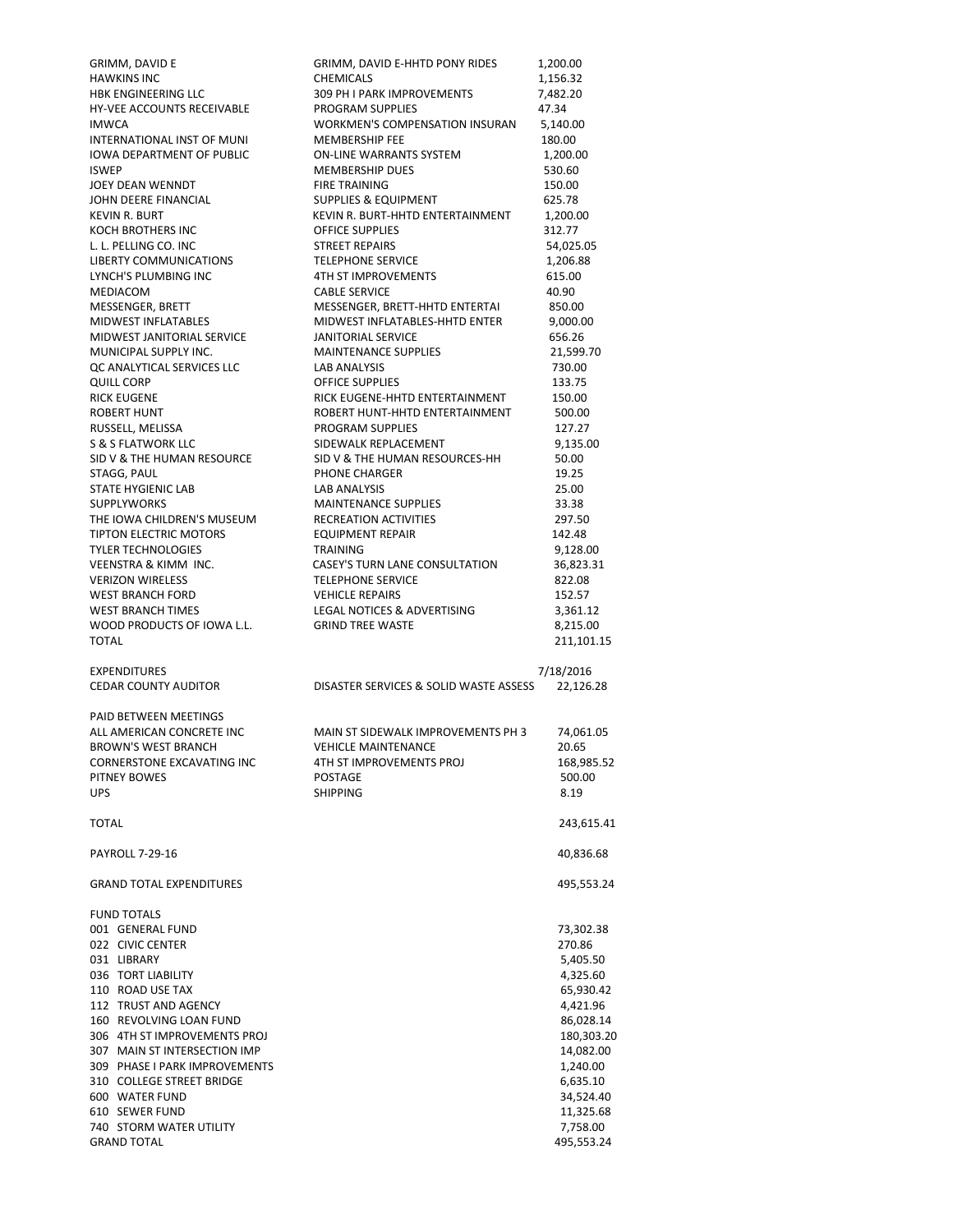## **COMMUNICATIONS/OPEN FORUM**

Rod Ness, Director of Cedar County Economic Development Commission (CCEDCO)– Provided an update on activities of CCEDCO. CCEDCO is focusing on businesses now located in Cedar County. They recently sponsored a "Get Scrappy" seminar on utilizing digital marketing to promote businesses and organizations and intend to have a similar seminar next year. They recently produced a brochure on barn quilts of Cedar County which will distributed to rest stops and other locations utilized by visitors to the county. A Laborshed Analysis Presentation will be held on August 9th which will present characteristics of the available workforce such as size, wage rates and benefits, residence/work location, skills availability and qualification and employment availability.

## **PUBLIC HEARING/NON-CONSENT AGENDA**

Public Hearing on proposed amendment to the West Branch Zoning Code concerning a rezoning request from Cedars Edge Golf Course.

Hearing opened at 7:13 p.m. Jerry Sexton spoke on the zoning request, saying it had not changed much from the original proposal and that the Planning and Zoning Commission had approved it. Hearing closed at 7:15 P.M.

First Reading of Ordinance 741, rezoning real property located north of Greenview Drive and East of Cedar-Johnson Road from Agriculture A-1 District to Residence R-1, R-2, and R-3, and Business B-1 Districts./Move to action Motion by Miller, second by Pierce, to approve first reading of Ordinance 741. AYES: Miller, Pierce, Ellyson and Stevenson. Motion carried.

### City Attorney Kevin Olson – Draft Cedars Edge Golf Course Development Agreements

Attorney Olson explained the terms of the two possible agreements designed to assist the developer of Cedars Edge Golf Course. The first agreement called for the city to construct street improvements for Johnson-Cedar County Road with the developer to pay the city 20% of the cost and the balance to be forgiven over a twenty year period. Terms included the developer paying for all water and sewer improvements, keeping the course open and maintaining it for twenty years, allowing the high school golf team to use it for twenty years, and constructing a new club house within five years. Estimated cost for this proposal was \$280,000. The second proposal was the same except the developer would not pay the city anything and the estimated cost to the city was \$350,000. There was much discussion on how the city could assist the developer in terms of amount of forgiveness, length of commitment to keep the course open and what alternatives may exist to these proposals. No action was taken.

Resolution 1488, approving a General Agreement between the United States Department of the Interior National Park Service and the City of West Branch, Iowa regarding Law Enforcement Assistance./Move to action**.** Park Superintendent Pete Swisher explained the National Park Service is trying to get all its agreements in sync with each other and there were some technical changes in language.

Motion by Ellyson, second by Pierce, to approve Resolution 1488. AYES: Ellyson, Pierce, Stevenson and Miller. Motion carried.

## Resolution 1505, fix a date of meeting for a public hearing on amending the current budget for the fiscal year ending June 30, 2017./Move to action.

City Administrator Matt Muckler explained this resolution would set a date of August 15 for a hearing to amend the FY17 budget. The budget amendment would authorize expenditure of the \$1.4 million GO bond proceeds issued in June of last fiscal year. It would also authorize \$500,000 for CIP projects that was authorized but not spent in last fiscal year because the work was not completed. It would also authorize the Revolving Loan fund to be used to pay for the Main Street Sidewalk Improvements Project – Phase 3, approximately \$100,000. The final \$100,000 will be used to make a payment on the Park land acquisition note. That payment had been budgeted for FY16 but was deferred to FY17 so that an analysis of the cities debt service ability could be completed.

Motion by Stevenson, second by Ellyson, to approve Resolution 1505. AYES: Stevenson, Ellyson, Miller and Pierce. Motion carried.

Resolution 1506, approving a 28E Agreement with the West Branch Community School District for shared maintenance of tract 1 of the pedestrian bridge and trail, generally located south of Main Street between the driveway of 827 W. Main Street and West Branch High School./Move to action.

There was no discussion.